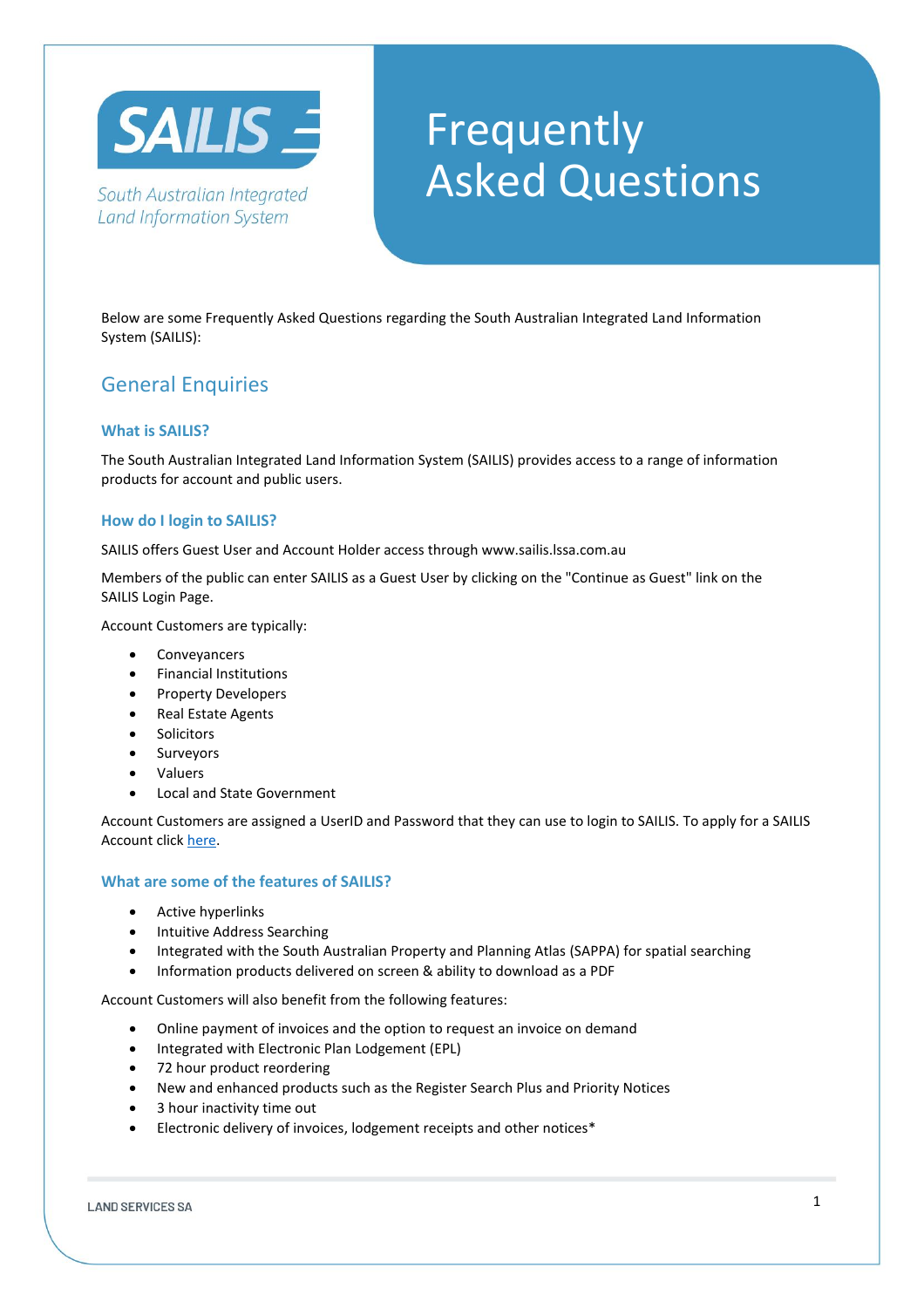\*NOTE: Monthly invoices are sent to the email address associated with the organisation. Lodgement notifications are sent to the email address linked to the agent code.

#### **Do I need any special software to use SAILIS?**

Yes, as images will be in delivered in PDF Format so you will need to have Adobe PDF Viewer installed.

SAILIS is recommended for the following browsers:

- Internet Explorer 8 and above
- Google Chrome
- **Firefox**
- Safari

#### **Is the South Australian Property and Planning Atlas (SAPPA) integrated with SAILIS?**

Yes, the South Australian Property and Planning Atlas is integrated with SAILIS, allowing Account Customers and Guest User to search for property information spatially.

As an Account Customer, you will need to be logged into to SAILIS prior to accessing SAPPA should you wish to access land information products.

# Account Management - Accounts, Users, Administrators

# **Are there any restrictions on the number of Users or Account Administrators that can be assigned to an Account?**

No, there are no limits on the number of Users or Account Administrators linked to an Account.

We encourage organisations to have multiple Account Administrators as a back-up in the situation of absences.

## **How does my organisation nominate an additional Account Administrator or remove an existing Account Administrator?**

Account Administrators are nominated at the time of creating a SAILIS Account.

Any requests to alter Account Administrators attached to an established Account must be submitted in writing to Land Services SA at [customersupport@landservices.com.au](mailto:customersupport@landservices.com.au)

#### **What do I do if my Account Administrator is away?**

Land Services SA encourages Account Customers to nominate more than one Account Administrator to avoid undue delays to your Account Users.

Should no Account Administrator be available, you nominate a new Administrator. You will need to submit your request in writing to Land Services SA at [customersupport@landservices.com.au](mailto:customersupport@landservices.com.au)

#### **I have forgotten my Password**

Click the "Forgot Your Password?" hyperlink on the SAILIS login page. Users will be prompted with a Challenge Question and Answer and if answered successfully will receive a system email containing a temporary password, restoring access to SAILIS.

## **How often do I need to reset my password?**

SAILIS passwords expire every 80 days and cannot be reused.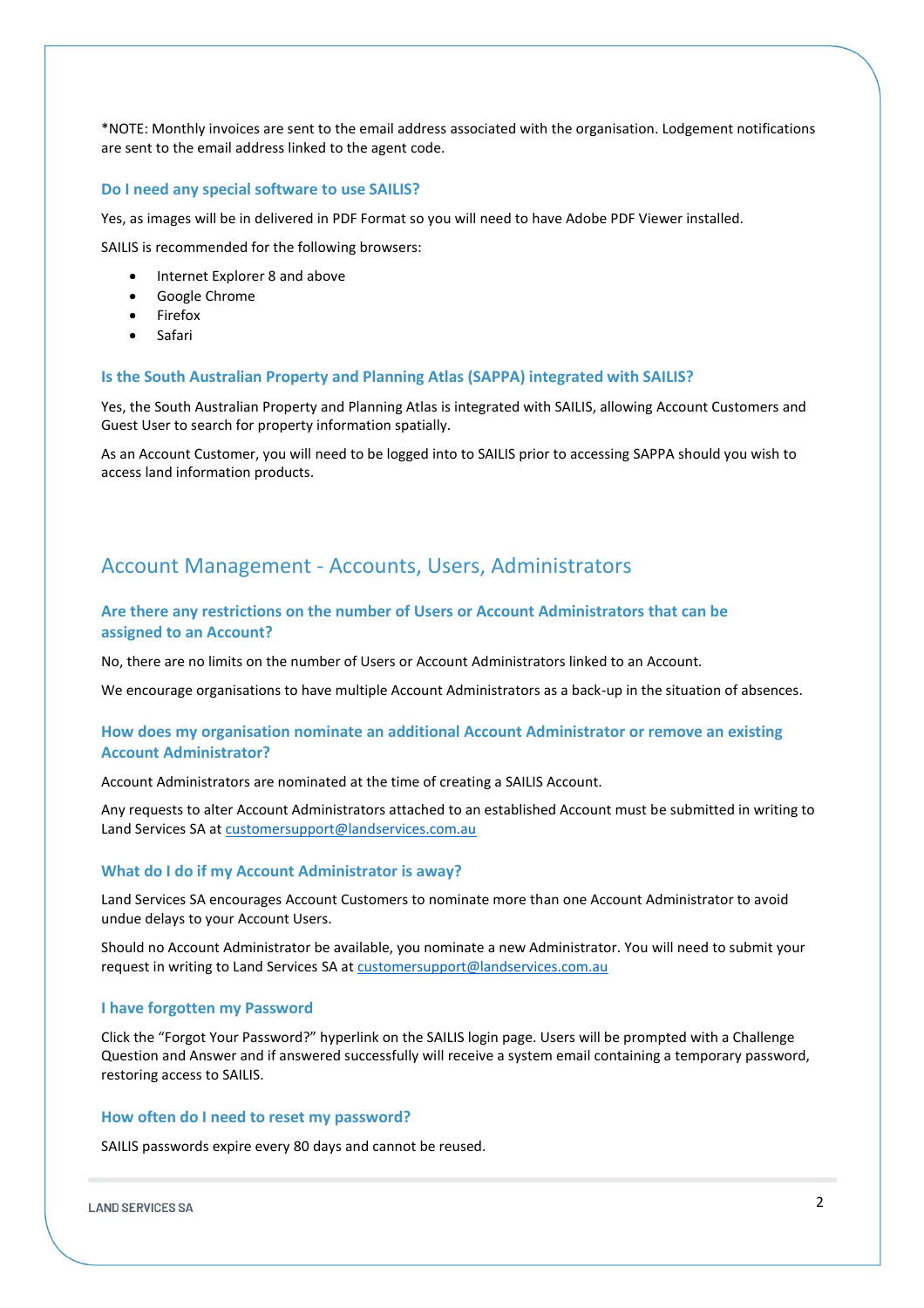Passwords must be between 12 and 30 characters and contain three of the following four characteristics:

- upper case character (A-Z)
- lower case character (a-z)
- numeric value (0-9)

## **I have locked my SAILIS Account**

A User's account will be locked after three failed attempts to log into SAILIS.

Account Administrators have additional privileges in SAILIS to unlock accounts and reset User passwords on behalf of the organisation.

#### **How do I become an Account Customer?**

Account Customers are typically:

- Conveyancers
- Financial Institutions
- Property Developers
- Real Estate Agents
- **Solicitors**
- **Surveyors**
- **Valuers**
- Local and State Government

To become an Account Customer, complete the SAILIS Account Application Form and return this to Land Services SA.

#### **How do I increase my account credit limit?**

Emai[l customersupport@landservices.com.au](mailto:customersupport@landservices.com.au) and provide the following information:

- **Account Details**
- Desired credit limit.

Land Services SA will review the request taking into account previous payment history and activity levels.

# Invoicing

## **What are the payment options for paying SAILIS invoices?**

Organisations will receive a monthly SAILIS Account invoice that will be emailed to the Organisation's email address. Invoices must be paid in full through one of the following payment methods:

- **ONLINE** by Credit Card, reinstating your credit limit immediately.
- By **POST** to the above address, together with the remittance advice
- Via **ELECTRONIC FUNDS TRANSFER (EFT)** to the Land Services Receipting Account at BSB 065-266 Account Number 10020005. \*When finalising payment please include your LSG Account Number in the payment description and email confirmation of your payment to SAILISfinance@sa.gov.au
- **IN PERSON**, Level 9 at 101 Grenfell St, Adelaide SA, using a credit card, cheque or cash.

## **Is there a Pay as you Go (PAYG) facility in SAILIS?**

**LAND SERVICES SA**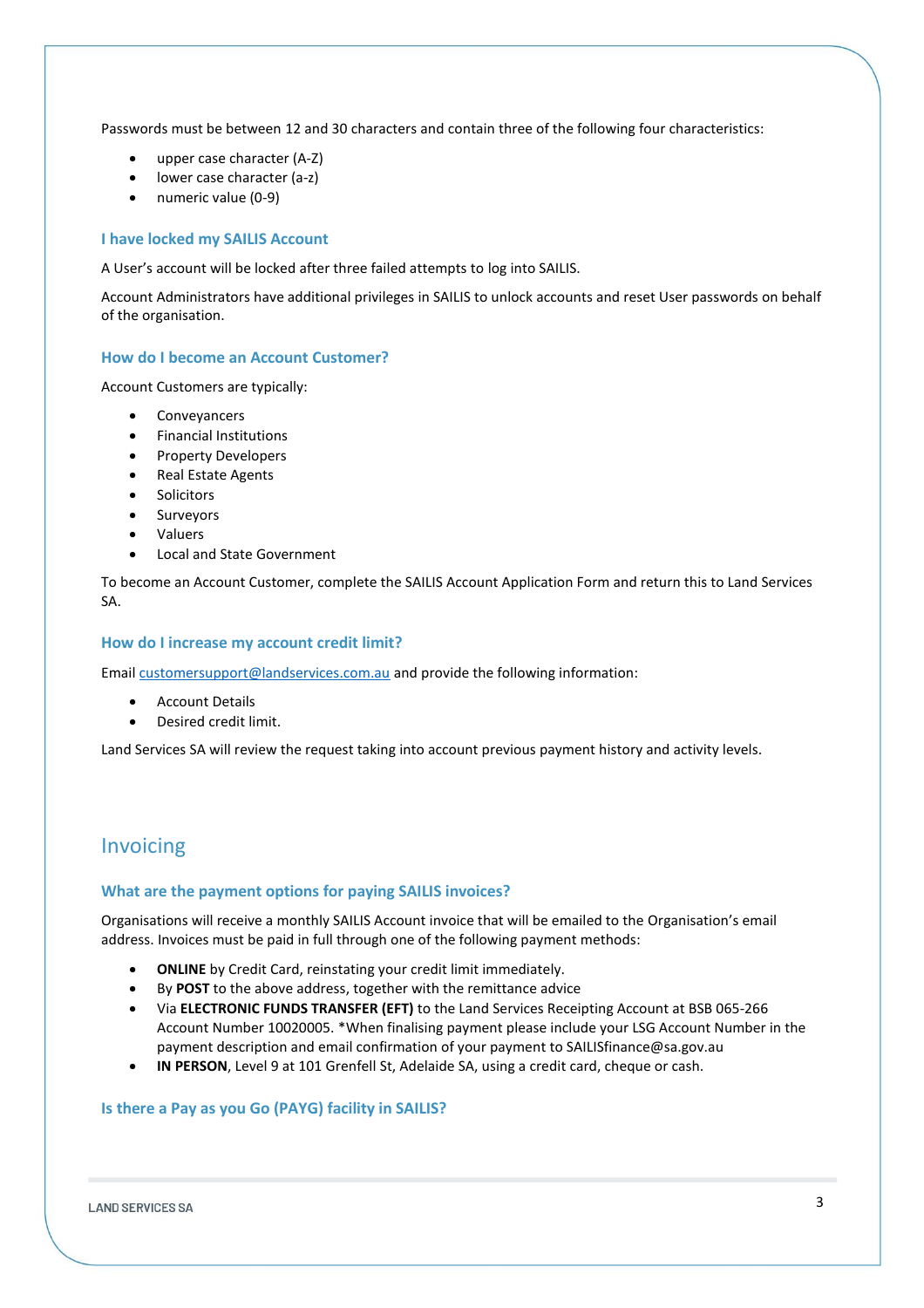Monthly invoices will continue to be generated, however clients will also have the ability to request and pay an invoice on demand by clicking Invoice Search under the Payment menu option.

# Land Information Products and Extracts

#### **How do I purchase a copy of my Certificate of Title?**

Click **Register Search** under the **Land Search** Menu Option.

#### **What is the new Register Search Plus product?**

The Register Search Plus provides a packaged product including the Register Search and access to any plan and dealings hyperlinked on the Register Search for a single fee.

#### **How do I conduct Historical Searching?**

Click **Historical Search** under the **Land Search** Menu Option.

#### **How will I receive my products?**

All SAILIS products are delivered on screen to the User's desktop. Images will be in PDF format, with Bulk Order products being delivered in a ZIP File.

#### **I can't download my Land Services SA Report or Extract**

Emai[l customersupport@landservices.com.au](mailto:customersupport@landservices.com.au) and provide the following information:

- Organisation Name
- Account Number
- UserID (of the user who requires access to the report/extract)
- Name of the Report/Extract required.

## **How do I search my order history in SAILIS?**

Click **Transaction Search** under the **Payments** menu to display your order history online, alternatively click **Product Transaction History Report** under the **Payments** menu to deliver your order history in an excel file.

#### **How do I access ULPI (Filed Plans) in SAILIS?**

Click **Plan Image Search** under the **Image Search** menu option.

# Lodgements

### **How do I print a Lodgement Coversheet?**

Click on **Prepare Lodgement Coversheet** under the **Lodgements** Menu Option.

#### **I am an Account Customer but can't lodge a Priority Notice – what do I do?**

Emai[l customersupport@landservices.com.au](mailto:customersupport@landservices.com.au) and provide the following information:

- Organisation Name
- **Account Number**